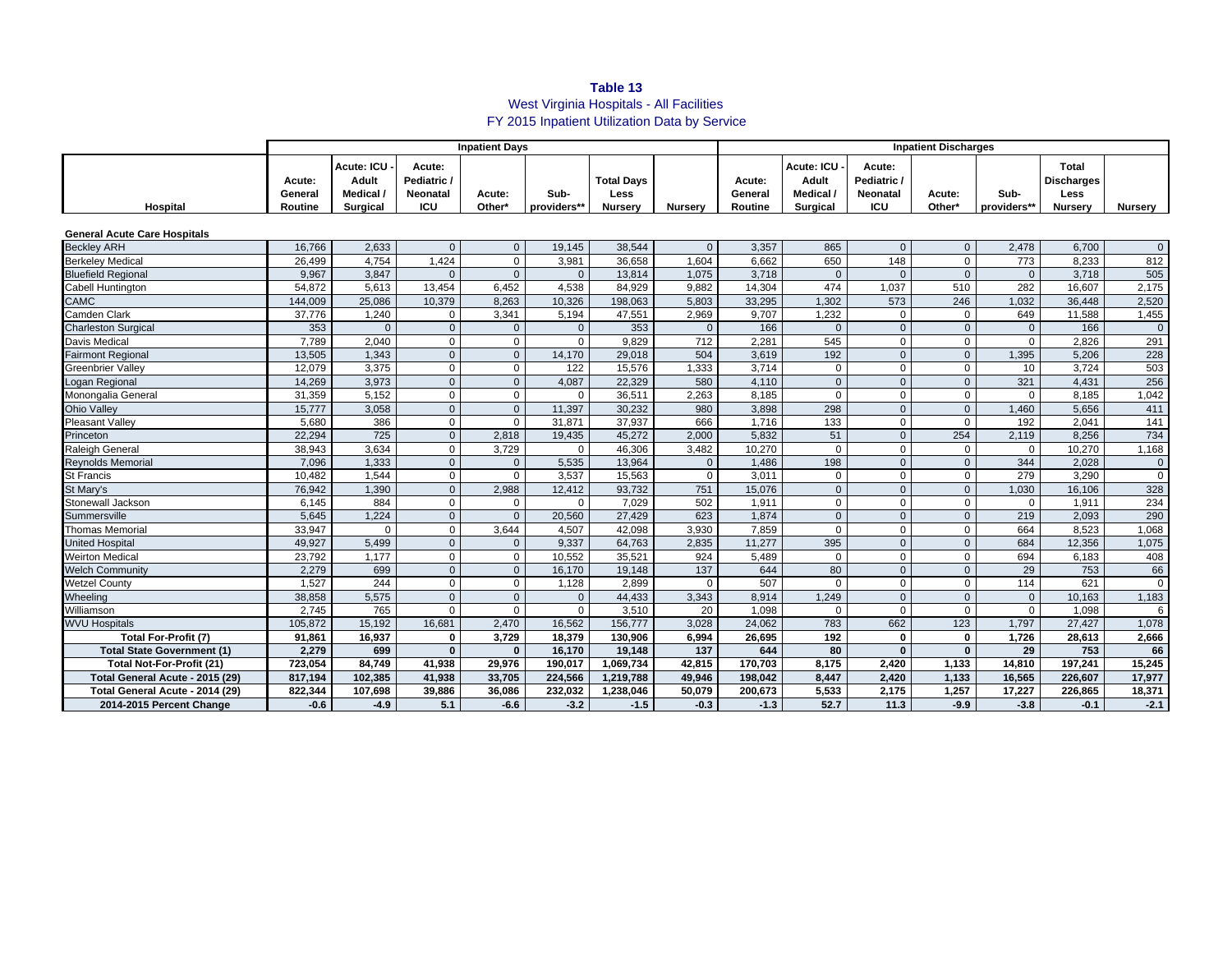## **Table 13** West Virginia Hospitals - All Facilities FY 2015 Inpatient Utilization Data by Service

|                                   | <b>Inpatient Days</b>        |                                                     |                                                      |                  |                     |                                             | <b>Inpatient Discharges</b> |                              |                                                            |                                                 |                  |                     |                                                             |                |
|-----------------------------------|------------------------------|-----------------------------------------------------|------------------------------------------------------|------------------|---------------------|---------------------------------------------|-----------------------------|------------------------------|------------------------------------------------------------|-------------------------------------------------|------------------|---------------------|-------------------------------------------------------------|----------------|
| Hospital                          | Acute:<br>General<br>Routine | Acute: ICU -<br>Adult<br>Medical<br><b>Surgical</b> | Acute:<br>Pediatric<br><b>Neonatal</b><br><b>ICU</b> | Acute:<br>Other* | Sub-<br>providers** | <b>Total Days</b><br>Less<br><b>Nurserv</b> | <b>Nursery</b>              | Acute:<br>General<br>Routine | Acute: ICU<br><b>Adult</b><br>Medical /<br><b>Surgical</b> | Acute:<br>Pediatric /<br><b>Neonatal</b><br>ICU | Acute:<br>Other* | Sub-<br>providers** | Total<br><b>Discharges</b><br><b>Less</b><br><b>Nurserv</b> | Nursery        |
| <b>Critical Access Hospitals</b>  |                              |                                                     |                                                      |                  |                     |                                             |                             |                              |                                                            |                                                 |                  |                     |                                                             |                |
| <b>Boone Memorial</b>             | 1,651                        | $\mathbf{0}$                                        | $\mathbf{0}$                                         | $\Omega$         | 2,218               | 3,869                                       | $\Omega$                    | 486                          | $\mathbf{0}$                                               |                                                 | $\Omega$         | 132                 | 618                                                         | $\overline{0}$ |
| <b>Braxton County</b>             | 961                          | $\mathbf 0$                                         | $\Omega$                                             | $\Omega$         | 151                 | 1,112                                       | $\Omega$                    | 299                          | $\mathbf 0$                                                |                                                 | $\Omega$         | 17                  | 316                                                         | $\mathbf 0$    |
| <b>Broaddus</b>                   | 226                          | $\mathbf{0}$                                        | $\Omega$                                             | $\Omega$         | 22,388              | 22,614                                      | $\Omega$                    | 188                          | $\mathbf{0}$                                               |                                                 | $\Omega$         | 52                  | 240                                                         | $\mathbf{0}$   |
| <b>Grafton City</b>               | 1.240                        | $\Omega$                                            | $\Omega$                                             | 0                | 25.031              | 26.271                                      | $\Omega$                    | 318                          | $\mathbf 0$                                                |                                                 | $\Omega$         | 268                 | 586                                                         | $\mathbf 0$    |
| <b>Grant Memorial</b>             | 4.851                        | 824                                                 | $\mathbf{0}$                                         | $\mathbf{0}$     | 5.162               | 10,837                                      | 437                         | 1,292                        | 497                                                        |                                                 | $\Omega$         | 205                 | 1.994                                                       | 217            |
| Hampshire                         | 885                          | $\mathbf 0$                                         | $\mathbf 0$                                          | $\Omega$         | 12,115              | 13,000                                      | $\Omega$                    | 337                          | $\mathbf 0$                                                |                                                 | $\Omega$         | 137                 | 474                                                         | $\mathbf 0$    |
| <b>Jackson General</b>            | 2.805                        | 295                                                 | $\mathbf{0}$                                         | $\Omega$         | 562                 | 3.662                                       | $\Omega$                    | 830                          | $\mathbf{0}$                                               |                                                 | $\Omega$         | 57                  | 887                                                         | $\mathbf{0}$   |
| Jefferson                         | 2,420                        | 1,141                                               | $\mathbf 0$                                          | $\Omega$         | 331                 | 3,892                                       | 409                         | 1,037                        | 302                                                        |                                                 | $\Omega$         | 50                  | 1,389                                                       | 229            |
| Minnie Hamilton                   | 729                          | $\mathbf{0}$                                        | $\mathbf{0}$                                         | $\Omega$         | 9,182               | 9,911                                       | $\Omega$                    | 219                          | $\mathbf{0}$                                               | $\Omega$                                        | $\Omega$         | 69                  | 288                                                         | $\mathbf{0}$   |
| Montgomery                        | 714                          | $\mathbf 0$                                         | $\mathbf 0$                                          | 0                | 15,048              | 15,762                                      | $\Omega$                    | 216                          | $\mathbf 0$                                                |                                                 | $\Omega$         | 246                 | 462                                                         | $\mathbf 0$    |
| <b>Plateau Medical</b>            | 3,854                        | 375                                                 | $\mathbf{0}$                                         | $\Omega$         | $\Omega$            | 4,229                                       | $\Omega$                    | 1,279                        | $\mathbf{0}$                                               | $\Omega$                                        | $\Omega$         | $\Omega$            | 1,279                                                       | $\mathbf{0}$   |
| Pocahontas                        | 482                          | $\mathbf 0$                                         | $\Omega$                                             | $\Omega$         | 431                 | 913                                         | $\Omega$                    | 146                          | $\mathbf 0$                                                |                                                 | $\Omega$         | 50                  | 196                                                         | $\mathbf 0$    |
| Potomac Valley                    | 2.089                        | $\mathbf{0}$                                        | $\Omega$                                             | $\Omega$         | 647                 | 2,736                                       | $\Omega$                    | 588                          | $\mathbf 0$                                                |                                                 | $\Omega$         | 66                  | 654                                                         | $\mathbf{0}$   |
| <b>Preston Memorial</b>           | 2,569                        | $\mathbf{0}$                                        | $\Omega$                                             | $\Omega$         | 520                 | 3,089                                       | $\Omega$                    | 737                          | $\mathbf 0$                                                |                                                 | $\Omega$         | 67                  | 804                                                         | $\mathbf 0$    |
| Roane General                     | 1,112                        | $\mathbf{0}$                                        | $\mathbf{0}$                                         | $\Omega$         | 14,253              | 15,365                                      | $\Omega$                    | 287                          | $\mathbf{0}$                                               |                                                 | $\mathbf{0}$     | 127                 | 414                                                         | $\mathbf{0}$   |
| St Joseph's                       | 2.231                        | 530                                                 | $\mathbf 0$                                          | $\Omega$         | 6.463               | 9.224                                       | 609                         | 1,361                        | $\mathbf 0$                                                |                                                 | $\Omega$         | 103                 | 1.464                                                       | 287            |
| <b>Sistersville General</b>       | 305                          | $\mathbf{0}$                                        | $\mathbf{0}$                                         | $\Omega$         | 212                 | 517                                         | $\Omega$                    | 104                          | $\mathbf{0}$                                               |                                                 | $\Omega$         | 35                  | 139                                                         | $\mathbf 0$    |
| <b>Summers ARH</b>                | 1.398                        | $\mathbf{0}$                                        | $\Omega$                                             | $\Omega$         | 1.731               | 3.129                                       | $\Omega$                    | 412                          | $\mathbf 0$                                                |                                                 | $\Omega$         | 128                 | 540                                                         | $\mathbf 0$    |
| War Memorial                      | 582                          | $\mathbf{0}$                                        | $\mathbf{0}$                                         | $\Omega$         | 8.043               | 8,625                                       | $\Omega$                    | 181                          | $\mathbf{0}$                                               |                                                 | $\Omega$         | 171                 | 352                                                         | $\mathbf{0}$   |
| <b>Webster County</b>             | 470                          | $\Omega$                                            | $\mathbf 0$                                          | 0                | 237                 | 707                                         | $\Omega$                    | 147                          | $\mathbf 0$                                                |                                                 | $\Omega$         | 24                  | 171                                                         | $\mathbf 0$    |
| Total For-Profit (1)              | 3.854                        | 375                                                 | $\mathbf{0}$                                         | $\Omega$         | $\mathbf{0}$        | 4.229                                       | $\Omega$                    | 1.279                        |                                                            | $\Omega$                                        | $\Omega$         | $\Omega$            | 1.279                                                       | $\mathbf{0}$   |
| <b>Total Not-For-Profit (19)</b>  | 27,720                       | 2,790                                               | $\mathbf{0}$                                         | 0                | 124.725             | 155,235                                     | 1.455                       | 9.185                        | 799                                                        | $\Omega$                                        | $\mathbf{0}$     | 2,004               | 11,988                                                      | 733            |
| Total Critical Access - 2015 (20) | 31.574                       | 3.165                                               | $\mathbf{0}$                                         | $\Omega$         | 124.725             | 159.464                                     | 1.455                       | 10.464                       | 799                                                        | $\Omega$                                        | $\bf{0}$         | 2.004               | 13.267                                                      | 733            |
| Total Critical Access - 2014 (20) | 32,559                       | 3,127                                               | $\mathbf{0}$                                         | $\mathbf{0}$     | 125,115             | 160,801                                     | 1,664                       | 10,773                       | 394                                                        | O                                               | $\mathbf{0}$     | 2,267               | 13,434                                                      | 802            |
| 2014-2015 Percent Change          | $-3.0$                       | $1.2$                                               |                                                      |                  | $-0.3$              | $-0.8$                                      | $-12.6$                     | $-2.9$                       | 102.8                                                      |                                                 |                  | $-11.6$             | $-1.2$                                                      | $-8.6$         |

### **Long Term Acute Care Hospitals (LTCH)**

| <b>Acuity Specialty (WV)</b>  | 9,535  |  |  | 9,535  | 341   |  |  | 341   |  |
|-------------------------------|--------|--|--|--------|-------|--|--|-------|--|
| Cornerstone                   | 8,480  |  |  | 8,480  | 352   |  |  | 352   |  |
| <b>Select Specialty</b>       | 11,194 |  |  | 11.194 | 424   |  |  | 424   |  |
| Total LTACH - 2015 (3)        | 29,209 |  |  | 29,209 | 1.117 |  |  | 1,117 |  |
| <b>Total LTACH - 2014 (2)</b> | 19,677 |  |  | 19.677 | 740   |  |  | 740   |  |
| 2014-2015 Percent Change      | 48.4   |  |  | 48.4   | 50.9  |  |  | 50.9  |  |

#### **Long Term Acute Care Hospitals - Same Facilities Comparison\*\*\***

| Long Term Acate Oare Hospitals - Came Facilities Companson |        |  |  |              |  |        |  |                |  |  |  |  |          |   |
|------------------------------------------------------------|--------|--|--|--------------|--|--------|--|----------------|--|--|--|--|----------|---|
| Total Same Hospitals - 2015 (2)                            | 19.674 |  |  | $\mathbf{a}$ |  | 19,674 |  | $- - -$<br>776 |  |  |  |  | 776      | 0 |
| · Hospitals<br><b>Percent Change for Same.</b>             | -0.0   |  |  |              |  | -0.0   |  |                |  |  |  |  | n<br>4.Y |   |